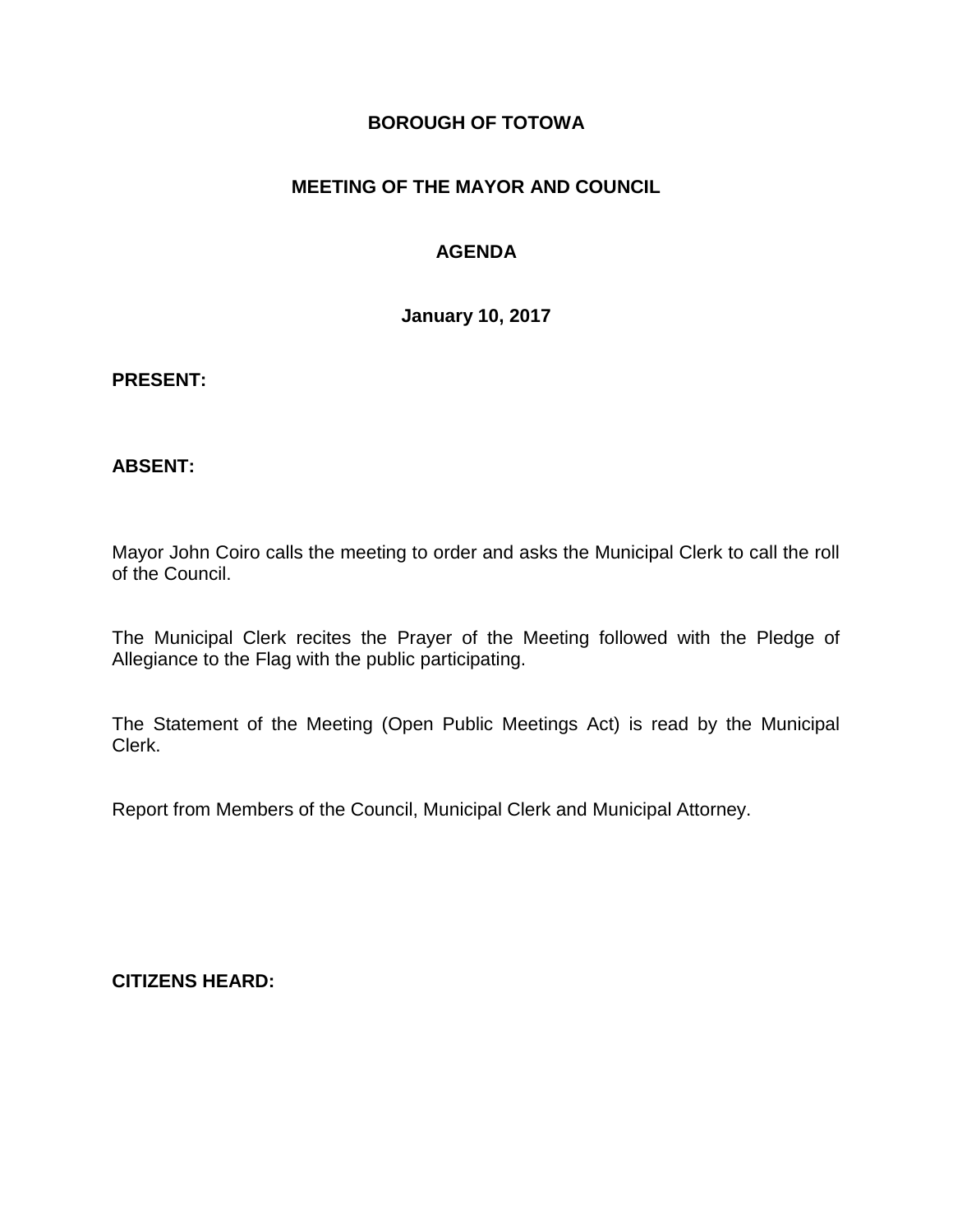Minutes of the Mayor and Council for the meeting of December 13, 2016.

Minutes of the Mayor and Council for the Reorganization Meeting of January 1, 2017.

# **COMMITTEE ON FINANCE: PICARELLI, D'ANGELO, FONTANELLA.**

Resolution No. 2017-02 for the payment of bills.

Resolution authorizing the Tax Collector to waive and eliminate any credits or balances for any account under \$10.00 for the year 2016.

Resolution authorizing the Treasurer to issue checks for the redemption of Tax Sale Certificate #15-00005 for 724 Totowa Road, Block 155, Lot 16.

Resolution authorizing the Treasurer to issue Senior Citizen and Veterans Deduction refunds to various property owners for 2016.

Payment of the 1<sup>st</sup> Quarter 2017 Budget Allotment to the Borough of Totowa Public Library in the amount of \$178,154.

Letter from the employees of the Municipal Complex requesting permission to switch the following holidays: Lincoln's Birthday, Monday, February 13<sup>th</sup> for Monday, July 3<sup>rd</sup>; and Election Day, Tuesday, November  $7<sup>th</sup>$  for the day after Thanksgiving, Friday, November 24, 2017.

### **COMMITTEE ON PUBLIC SAFETY: D'ANGELO, FONTANELLA, BUCHER.**

Resolution Approving Submission Of A Grant Application And Execution Of A Grant Agreement Through The New Jersey Department Of Transportation's Highway Safety Fund Grant Program For Fiscal Year 2016.

Resolution Authorizing The Submission Of A Strategic Plan For The Governor's Council On Alcoholism And Drug Abuse Fiscal Year 2018 Grant Cycle July 1, 2017 To June 30, 2018.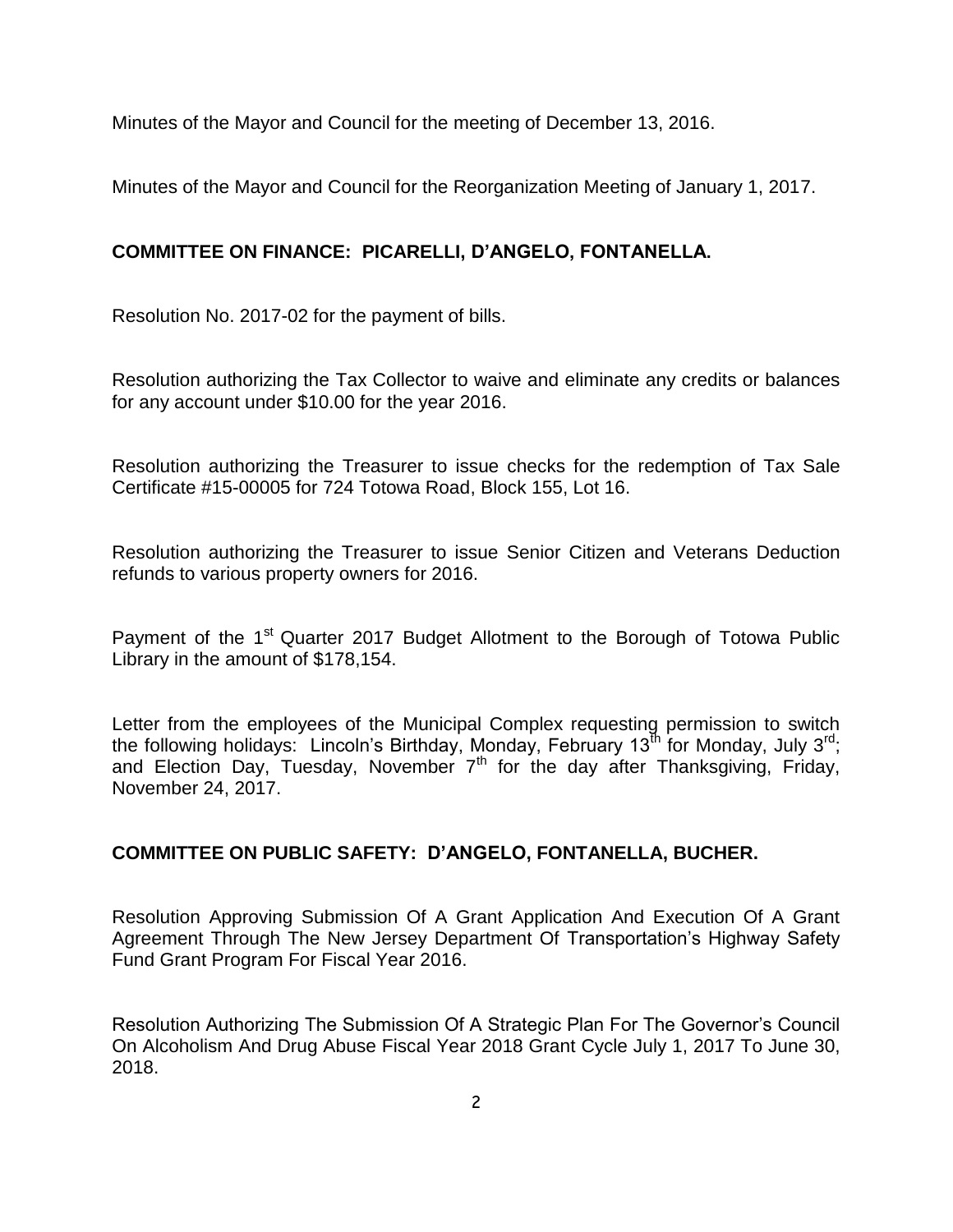### **COMMITTEE ON PUBLIC WORKS: BUCHER, CAPO, PICARELLI.**

Change Order No. 1 for a net increase of \$4,275.75 and Payment Estimate No. 1 in the amount of \$117,185.21 to Marini Brothers Construction Co., Inc. for the 2015 Road Program.

Letter from DPW Superintendent Jim Niland requesting permission to switch the following holidays: Lincoln's Birthday, Monday, February 13<sup>th</sup> for Monday, July 3<sup>rd</sup>; and Election Day, Tuesday, November  $7<sup>th</sup>$  for the day after Thanksgiving, Friday, November 24, 2017.

Letter from the Passaic Valley Water Commission advising that water rates will increase another 5%, effective January 1, 2017.

### **COMMITTEE ON ENG. & PUB. PROPERTY: FONTANELLA, ANDRIANI, D'ANGELO.**

No report.

# **COMMITTEE ON LIAISON & INSPECTION: ANDRIANI, BUCHER, CAPO.**

No report.

### **COMMITTEE ON LEG. & ORDINANCES: CAPO, PICARELLI, ANDRIANI.**

Introduce on first reading and advertise for public hearing An Ordinance Fixing The Annual Salaries And Wages Of The Officials, Employees And The Appointees Of The Borough Of Totowa, County Of Passaic, State Of New Jersey.

Resolution Approving A Person-To-Person Transfer Of Plenary Retail Consumption License No. 1612-33-008-008 From Amber Group, LLC To Balcony Holdings.

Raffle License Application No. 1987 for the Academy of St. Francis of Assisi for a Tricky Tray to be held on February 3, 2017.